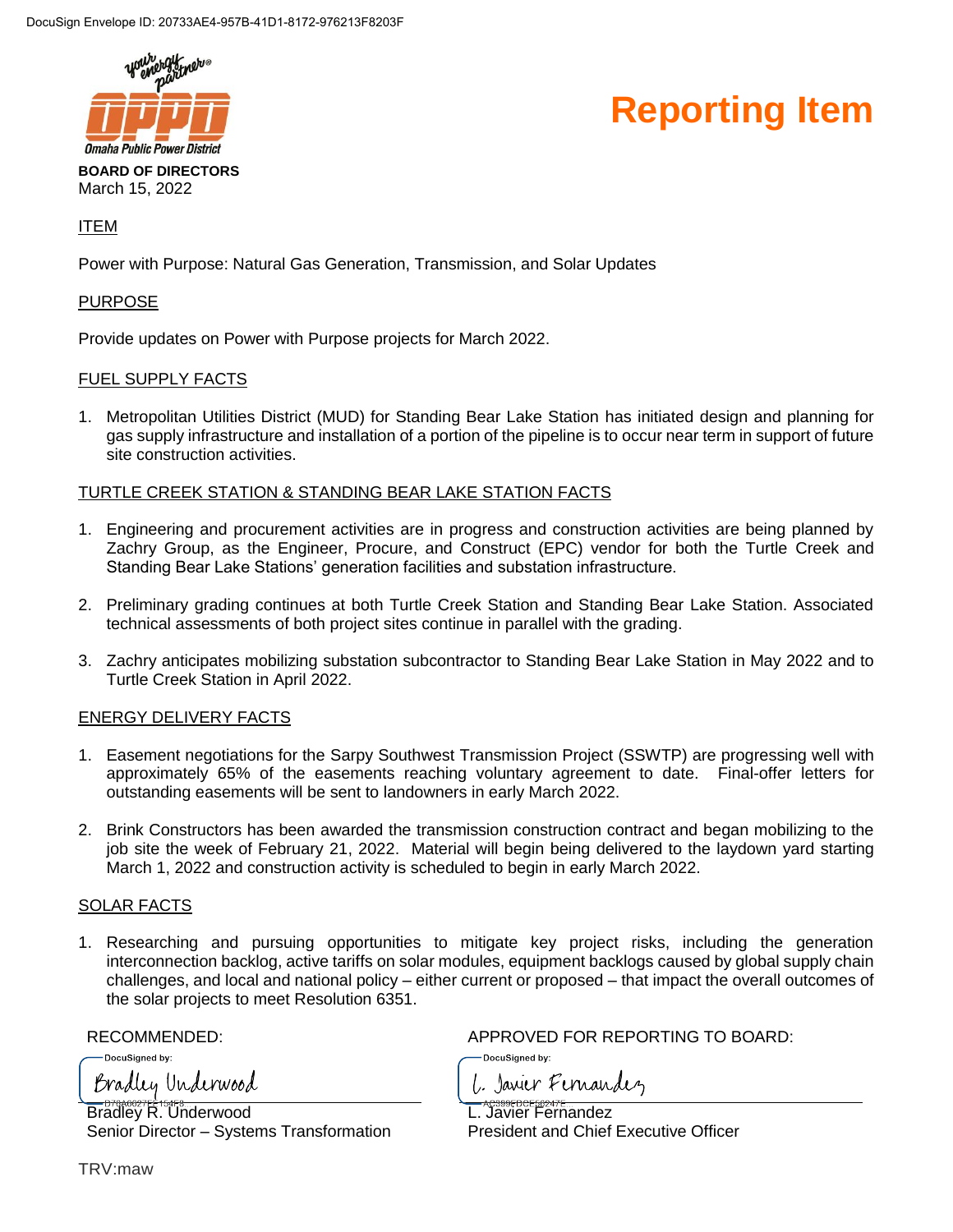

Board of Directors All Committees Meeting March 15, 2022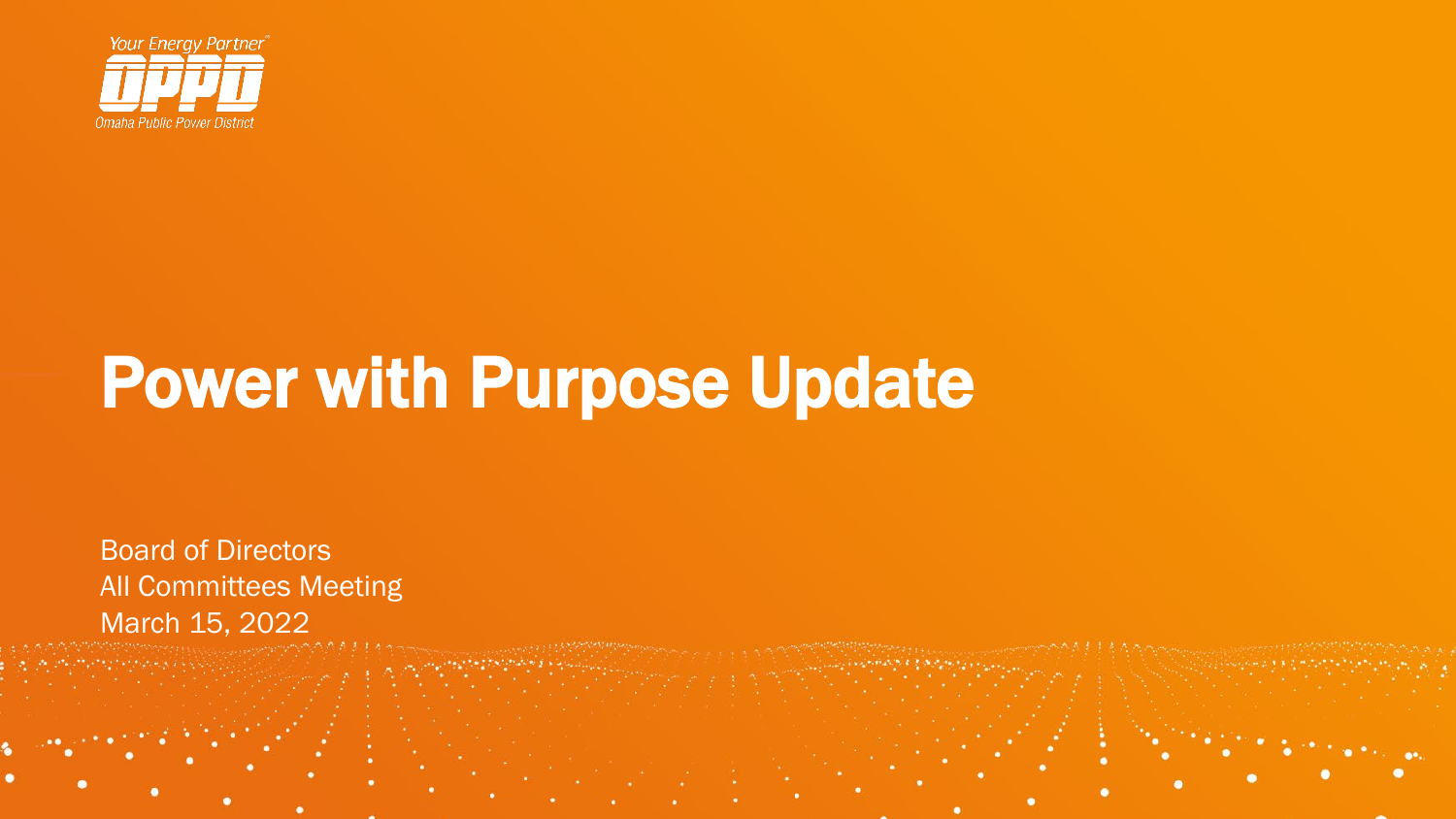Agenda

- Turtle Creek Station & Standing Bear Lake Station
- Transmission & Substation
- Solar

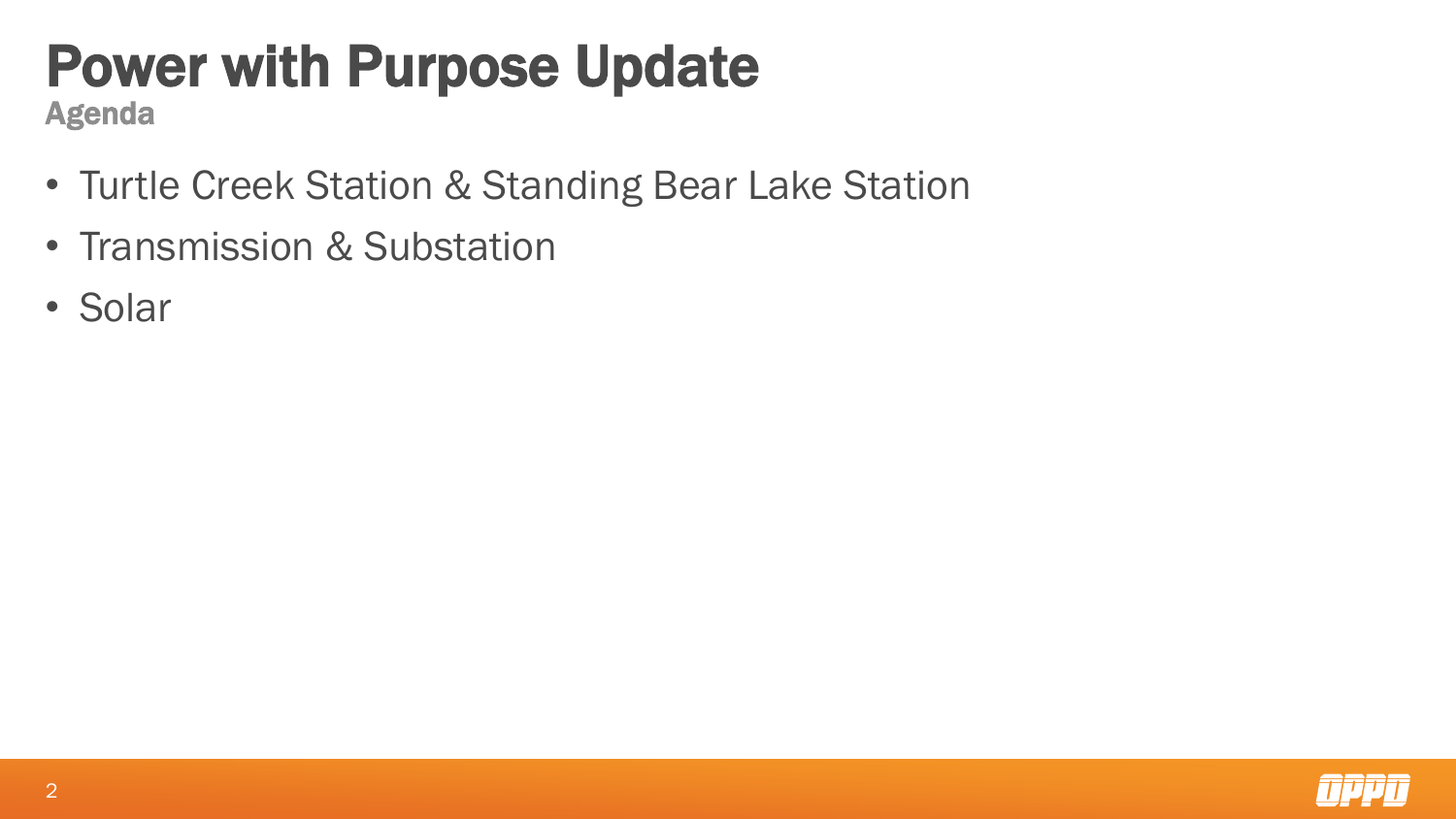Turtle Creek and Standing Bear Lake Station

- Standing Bear Lake Station
	- ̶ Preliminary grading continues
	- ̶ EPC mobilization at NW triangle (laydown): mid April 2022
	- ̶ EPC mobilization at substation: May 2022
	- ̶ Metropolitan Utilities District installing portion of gas pipeline now at site to coordinate ahead of EPC laydown area
- Turtle Creek Station
	- ̶ Preliminary grading continues
	- ̶ EPC mobilization at substation: April 2022



*Standing Bear Lake Station*



*Turtle Creek Station*



*Information as of March 4, 2022*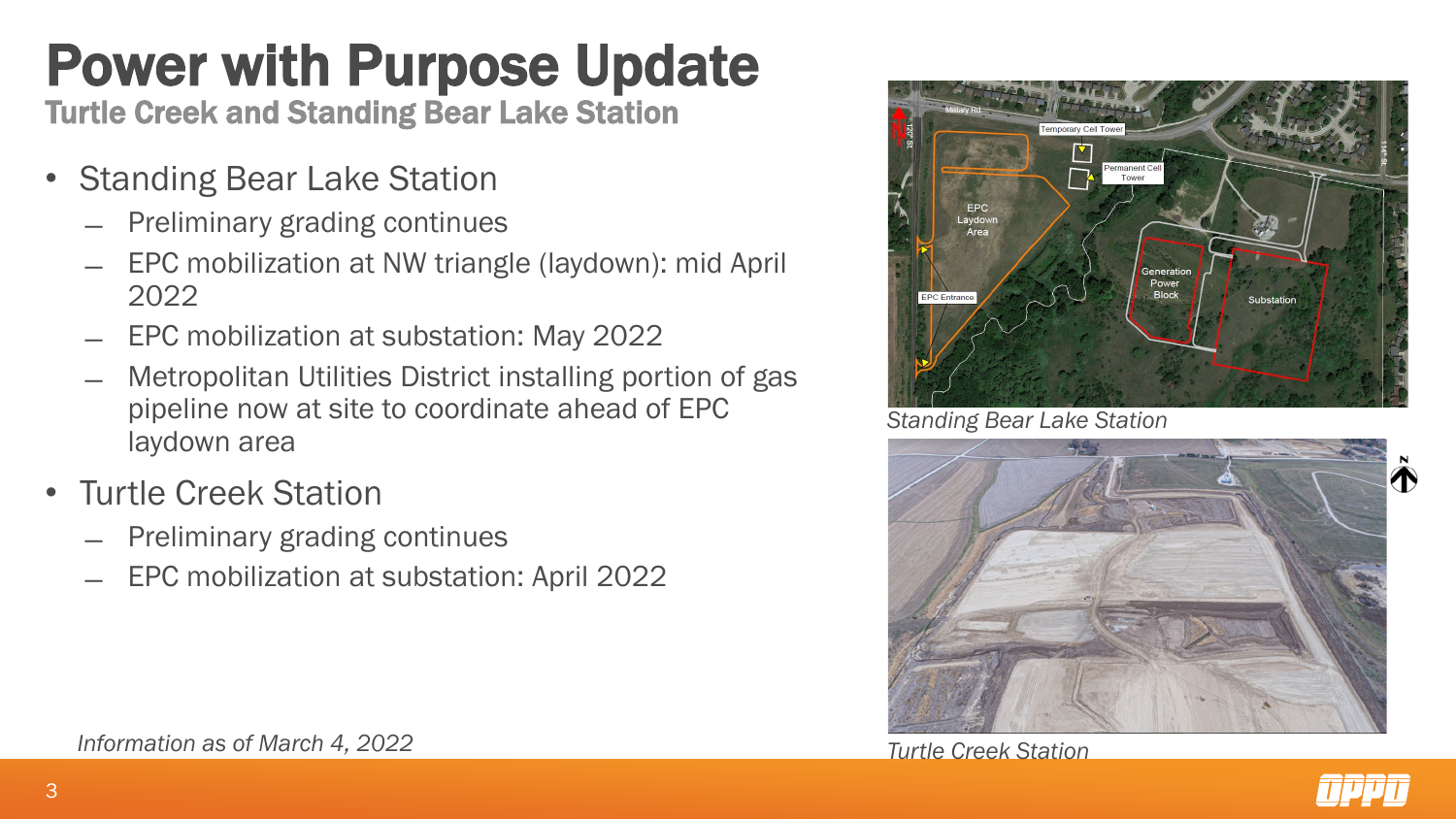Transmission & Substation

- Easement Acquisition
	- ̶ 36 easements required (25 landowners)
	- ~65% of easements signed or pending signature
	- **Issue Final Offer Letters: Week of March 7**
- Sarpy Southwest Transmission Project
	- ̶ Contractor Mobilization: Week of February 21
	- Laydown yard preparation in progress
	- Material Delivery Begins: Week of March 7
- Network Upgrades
	- ̶ Construction progressing well at active substations
	- ̶ Scoping and sourcing in progress for substation and transmission upgrades that support PWP

| <b>Stakeholder Schedule</b>         | <b>Milestone</b> (Past/Future) |
|-------------------------------------|--------------------------------|
| <b>Public Hearing</b>               | October 5, 2021                |
| Initial Easement Offers             | January 2022 $\sqrt$           |
| <b>Easement Final Offer Letters</b> | <b>March 2022</b>              |
| <b>Condemnation Filings</b>         | <b>March 2022</b>              |
| <b>Easement Completion</b>          | May 2022                       |

| <b>SSWTP Schedule</b>           | <b>Milestone</b> (Past/Future) |
|---------------------------------|--------------------------------|
| Laydown Yard Prep               | February 2022                  |
| <b>Material Delivery Begins</b> | <b>March 2022</b>              |
| <b>Construction Begins</b>      | <b>March 2022</b>              |
| <b>Construction Complete</b>    | February 2023                  |

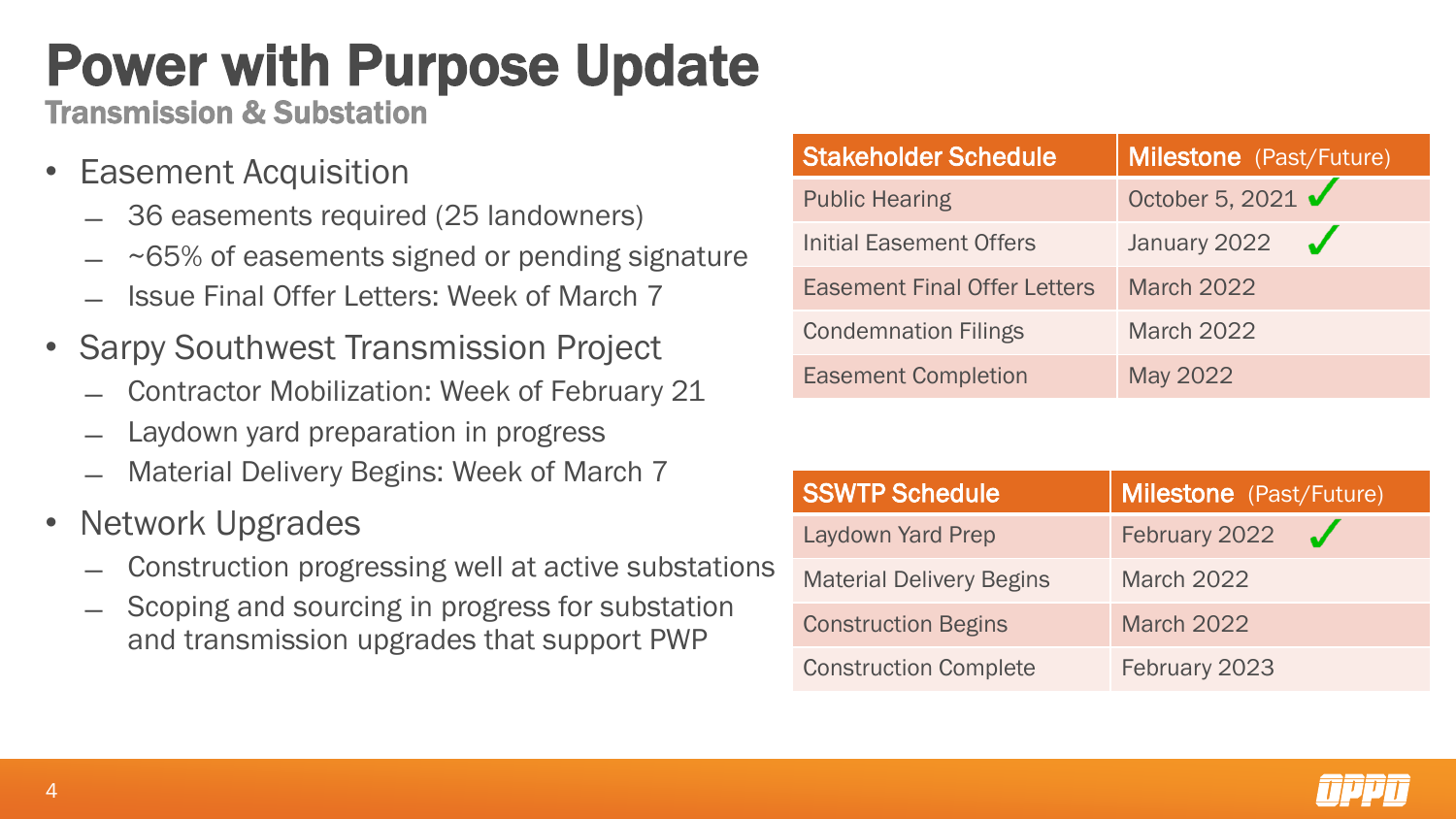Solar – Generation Interconnection

- Generation Interconnection Continues
	- National backlog continues to impede interconnection of all new generation, including solar
	- ̶ Backlog is a challenge for utilities and private developers
	- ̶ FERC and SPP have full attention on the issue to find solutions and OPPD is actively engaged
	- ̶ OPPD staff continues to work with SPP working groups on interconnection reform efforts as well as with industry advocacy groups at the national level
	- ̶ *Topic discussed in-depth at the October 2021 Committee meeting*



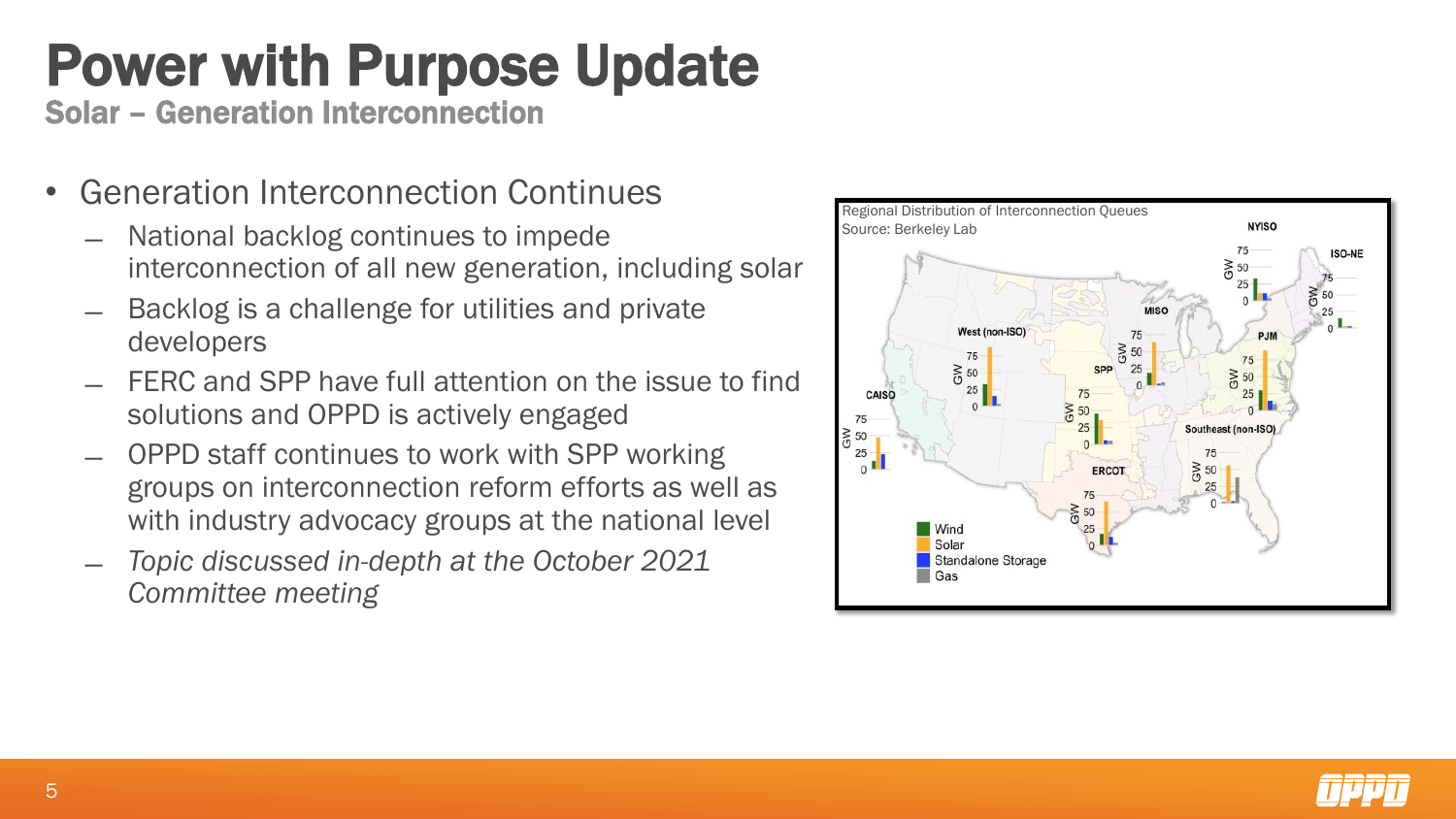Solar – Supply Chain

- Department of Homeland Security's Withhold Release Order (WRO)
	- ̶ WRO issued in to ban silica from Xinjiang region in China
	- ̶ Applies to silica-based products made by Hoshine due to forced labor allegations
- Department of Commerce is currently reviewing an anti-circumvention case against solar cells assembled in Malaysia, Thailand, Vietnam, and Cambodia but still using components from China
- Globally, module suppliers working to find new sources of silica outside of Xinjiang region and even outside of China
	- ̶ Limited alternate supplier/equipment availability ongoing due to record demand for solar and pandemic
	- ̶ Continued commodity price increases and increased lead times

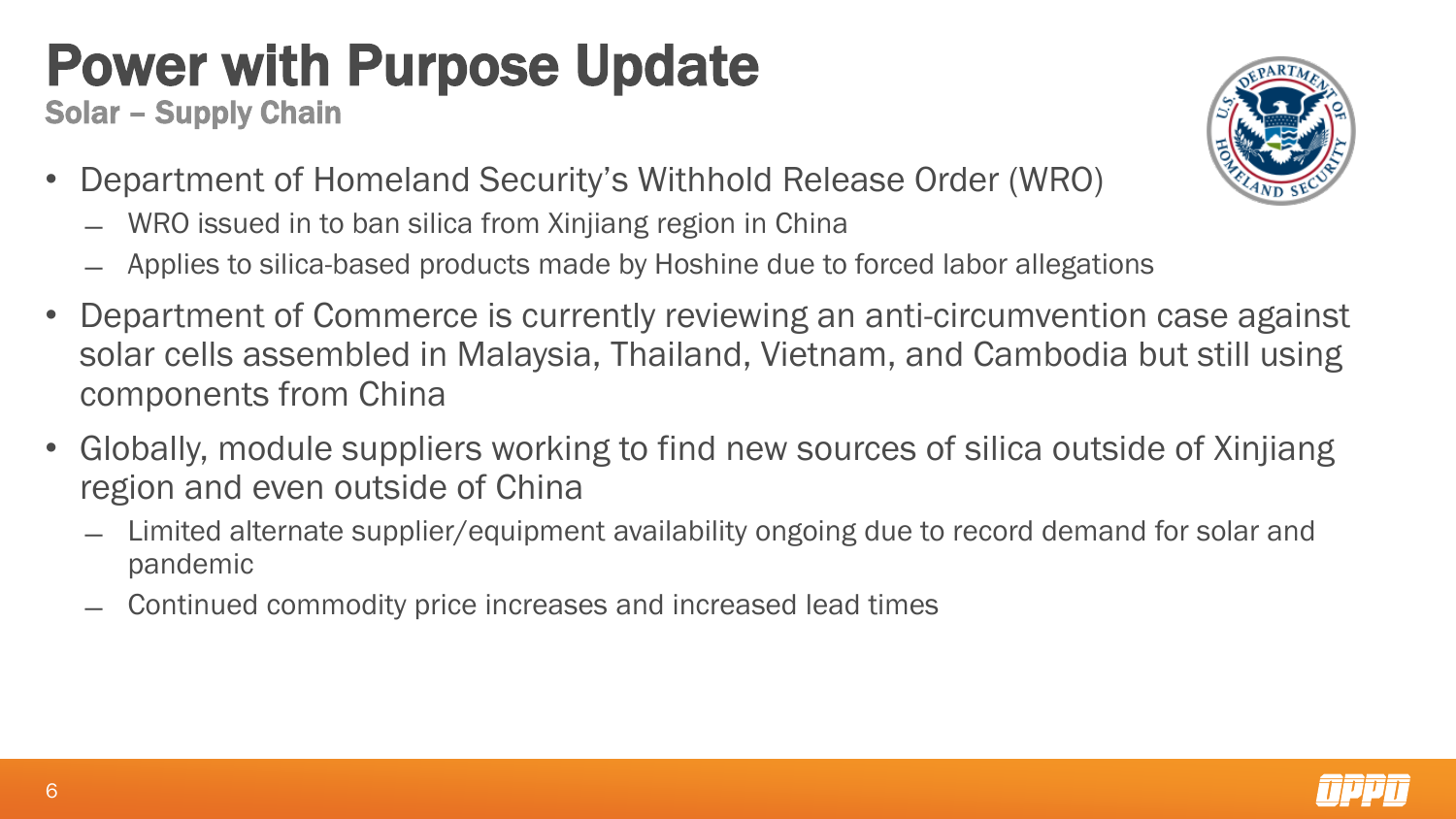Solar – Community Outreach Ongoing

- Updates on OPPDCommunityConnect.com
	- ̶ Revised FAQs and solar education materials
- OPPD continues advocacy and education across the service territory
	- ̶ Pursuing favorable solar zoning regulations
	- ̶ Continue engagement in Nebraska legislature
	- Frequent meetings with local officials to answer questions and increase confidence and understanding in the development process



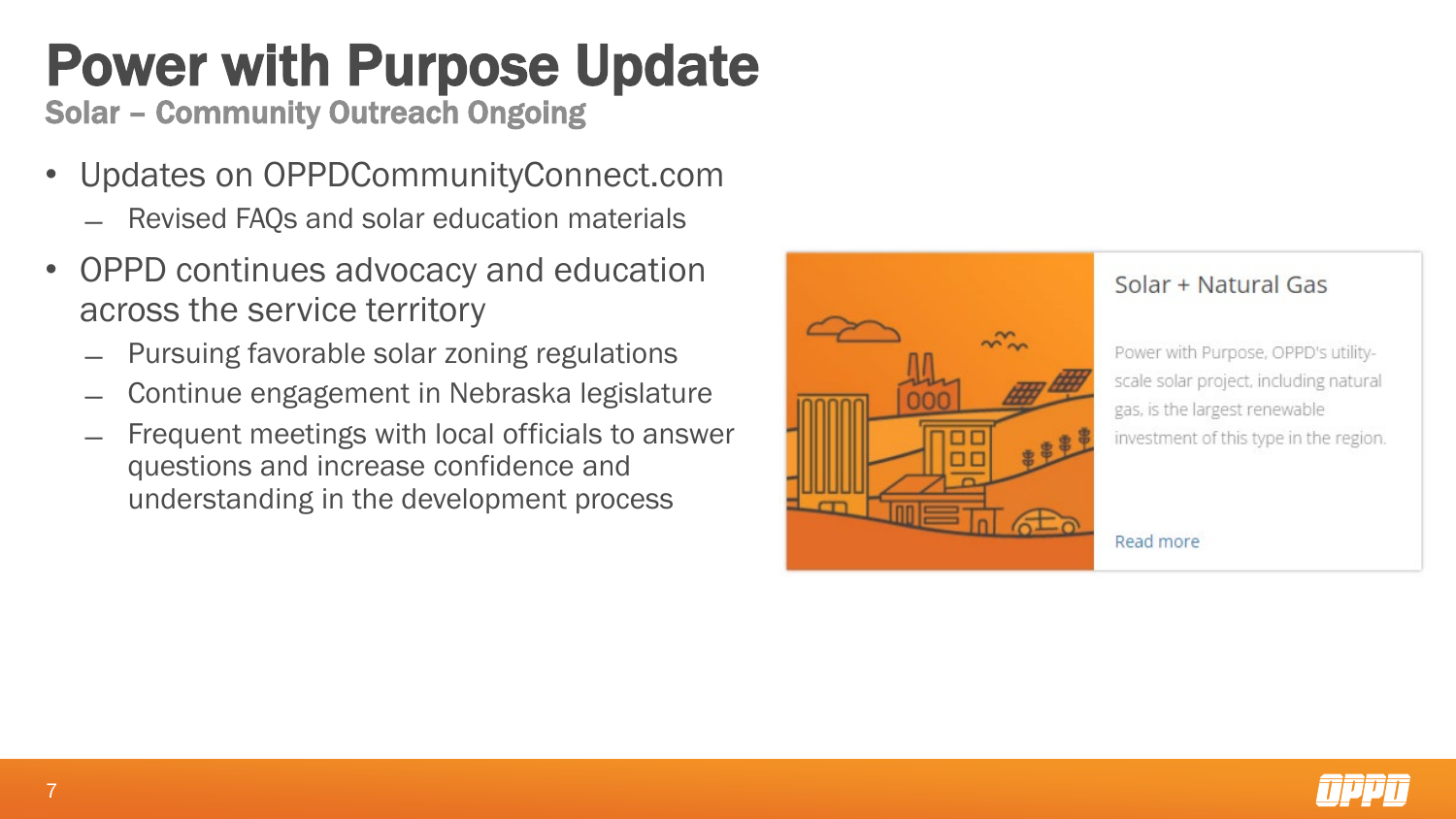Solar – Project Development

- Solar or wind projects may be sited by a utility or a private solar developer
	- FERC's open access rules have allowed this for many decades
	- ̶ Solar developers work independently from a utility to develop projects.
- Project development steps include:
	- Securing lease options with willing landowners
	- ̶ Commencing the local regulatory processes with the appropriate jurisdiction (county and/or city)
	- Identifying a plan for interconnection to the grid
	- ̶ Conducting outreach and education for the project by attending public meetings
- OPPD does not officially endorse a solar project until there is a contract in place, however, OPPD may attend public meetings to support forward movement of the solar industry in its service territory